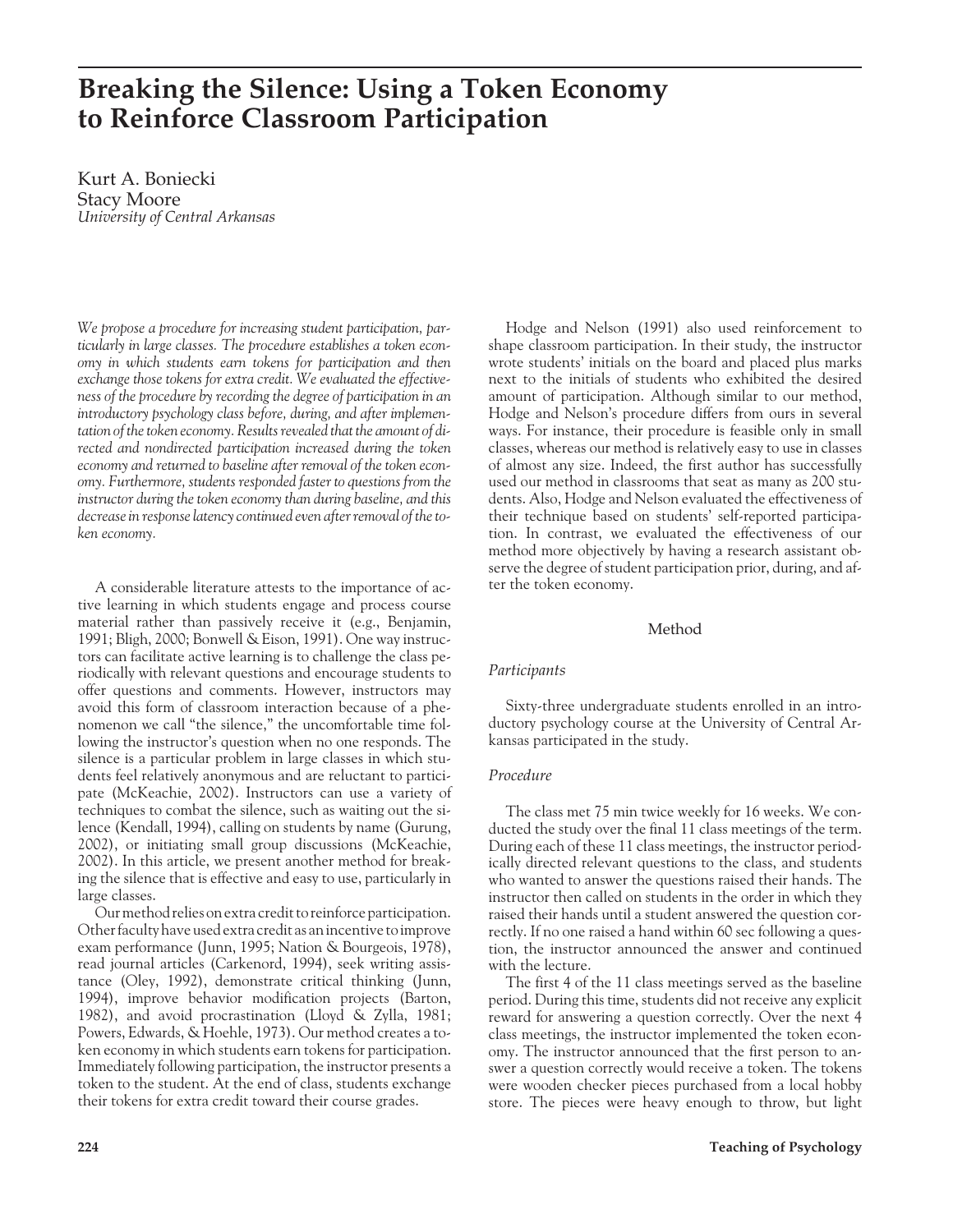enough not to cause injury if they missed their target. At the end of each class meeting, students could exchange each token for one point added to their next exam grade. Each exam point was worth 0.25% of the course grade. If students did not turn in their tokens at the end of the class meeting, those tokens were void, and students could not exchange them for extra credit in the future. This rule ensured that the instructor had to keep a supply of tokens for only one class meeting and avoided claims of lost tokens. During the final 3 class meetings, the instructor discontinued the token economy and informed students that they could no longer earn tokens for correct answers. As required by our university's institutional review board, the instructor also provided students who had not earned extra credit during the token economy with alternative extra credit opportunities during the removal period. After the removal period, the instructor fully debriefed students about the study.

During each of the final 11 class meetings, a research assistant sat in the last row of the classroom where she had an unobstructed view of all students and posed as a student in the class (e.g., by pretending to take notes). The research assistant recorded the amount of directed participation (number of students who raised their hands in response to a question from the instructor), latency to participation (amount of time following each question until the first hand was raised), and amount of nondirected participation (number of times any student spontaneously asked the instructor a question or engaged the instructor in discussion). The research assistant measured latency using a hand-operated digital stopwatch, which she kept hidden at all times.

## Results

The instructor asked 16 questions during baseline, 14 during the token economy, and 16 during removal. Overall, the instructor asked a mean of 4.18 questions per class meeting. Only once did no student raise a hand following a question from the instructor. We recorded and analyzed this question, which occurred during baseline, as zero directed participation, but removed it from the analysis of latency to participation. Table 1 presents a summary of all three dependent measures across the three phases.

**Table 1. Means for the Dependent Measures Across the Three Phases**

| Dependent Measure                                 | Baseline            | Token<br>Economy   | Removal           |
|---------------------------------------------------|---------------------|--------------------|-------------------|
| Directed<br>participation/question                | 1.63 <sub>2</sub>   | 3.64 <sub>b</sub>  | 1.63 <sub>2</sub> |
| Latency to<br>participation/question <sup>a</sup> | $6.16$ <sub>a</sub> | 0.56 <sub>b</sub>  | 2.93 <sub>h</sub> |
| Nondirected<br>participation/class<br>period      | 9.50.               | 21.75 <sub>b</sub> | 11.00。            |

Note. Values within a row not sharing a subscript are significantly different ( $p \le .05$ ).

<sup>a</sup>Time latencies are reported in seconds.

## *Directed Participation*

We analyzed amount of directed participation using focused chi-square tests. We adjusted the expected frequencies to control for the different number of questions across the three phases. Compared to baseline, significantly more students raised their hands in response to the instructor's questions during the token economy,  $\chi^2(1, N = 77) = 11.85$ ,  $p <$ .001. Furthermore, students raised significantly fewer hands during removal than during the token economy,  $\chi^2(1, N =$  $77$ ) = 11.85,  $p < .001$ , but the number of hands raised during removal was not significantly different from baseline, χ2(1, *N*  $= 52$ )  $= 0.00$ .

#### *Latency to Participation*

We conducted a one-way ANOVA of the latency data. Each question from the instructor, rather than each student in the class, constituted the unit of analysis. The ANOVA revealed a significant difference between the mean latencies of the three phases,  $F(2, 42) = 8.23$ ,  $p = .001$ ,  $\eta = .53$ . Tukey's honestly significant difference (HSD) test indicated that students raised their hands significantly faster during the token economy than during baseline (*p* = .001). However, Tukey's HSD tests showed that latency to participation during removal was not significantly slower than during the token economy  $(p > .20)$ , but was significantly faster than during baseline  $(p = .05)$ .

#### *Nondirected Participation*

We analyzed amount of nondirected participation using focused chi-square tests. We adjusted the expected frequencies to control for the different number of class meetings across the three phases. Compared to baseline, students spontaneously participated significantly more during the token economy,  $\chi^2(1, N = 125) = 19.21, p < .001$ . However, during removal students spontaneously participated significantly less than during the token economy,  $\chi^2(1, N = 120) =$ 11.56, *p* < .001. Furthermore, nondirected participation did not significantly differ between baseline and removal, χ2(1, *N*  $= 71$ )  $= 0.38, p > .44$ .

#### Discussion

As we hoped, the amount of directed and nondirected participation dramatically increased following the implementation of the token economy. Students were more than twice as likely to raise their hands following a question during the token economy than during baseline. Likewise, students were more than twice as likely to ask questions and to make comments spontaneously during the token economy than during baseline, even though the instructor did not directly reinforce this form of participation with tokens. Thus, in general, students appeared more willing to contribute to the class during the token economy. Once the instructor removed the to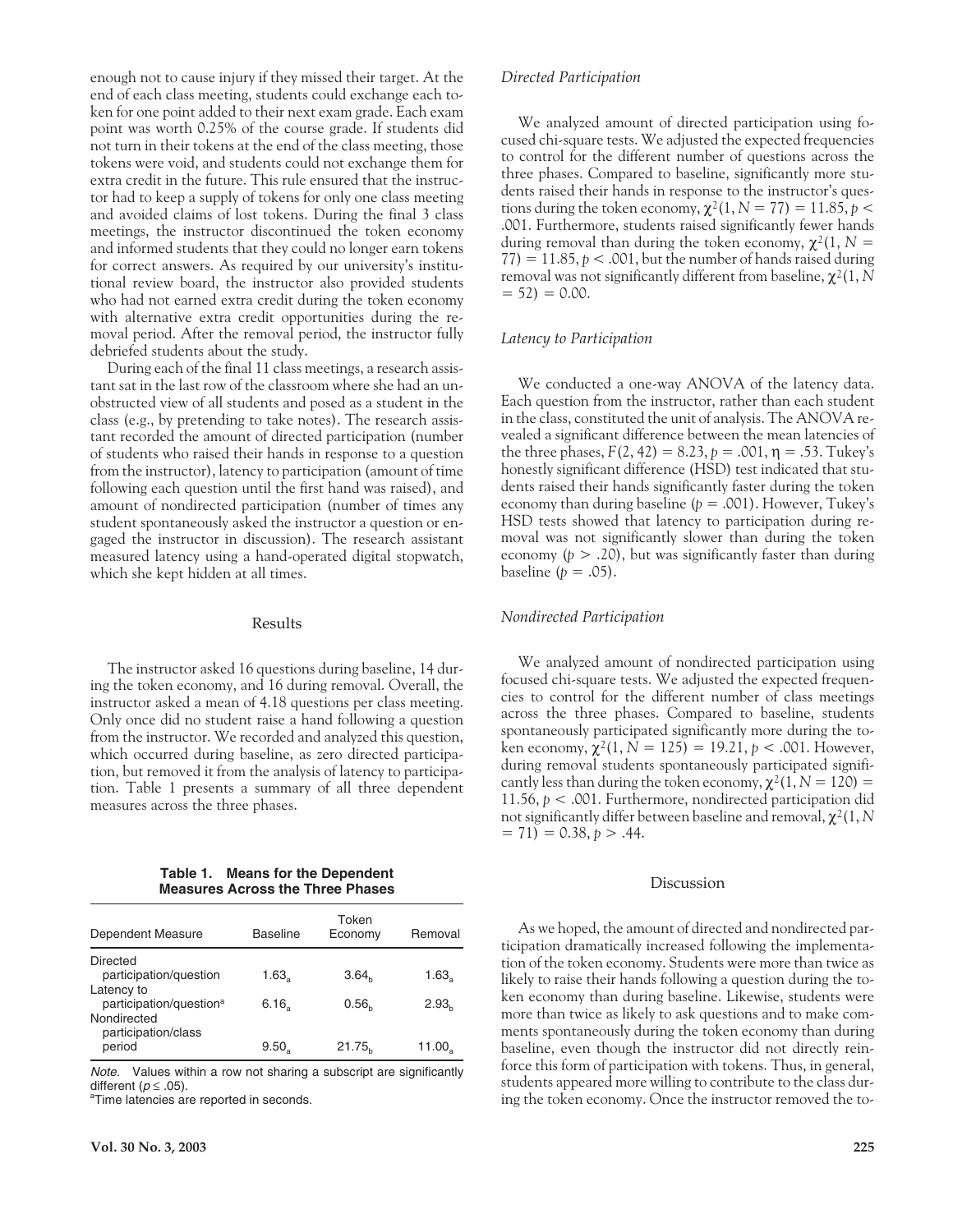ken economy, both directed and nondirected participation fell back to baseline levels, but not below them. This result suggests that the token economy did not reduce students' intrinsic motivation to participate.

We also were impressed by the shorter amount of time it took students to respond to a question during the token economy compared to baseline. During baseline, an average of 6 sec passed before a student raised a hand, but during the token economy, this latency dropped to less than 1 sec. A person may question whether a student can formulate a thoughtful answer in less than 1 sec. Although we collected no data to address this concern directly, the instructor and research assistant noticed little change in the quality of students' responses across the phases of the study. Furthermore, we believe that, during the token economy, students often raised their hands not because they had an answer, but because they wanted to be the first to answer. Reder (1987) showed that students can quickly assess whether they know an answer before actually recalling the answer from memory. Indeed, during the token economy, many students took a few seconds to formulate their response after being called on by the instructor. In contrast, during removal, when there was no competition for tokens, students appeared to wait until they formulated an answer before raising their hands—nearly 3 sec, on average, after the instructor asked the question. However, this latency during removal was still half the latency of the baseline phase, which suggests that the token economy may have a lasting effect on the speed of participation.

The contingency between the presence of the token economy and the amount and speed of participation strongly suggests that the tokens were responsible for increasing participation. However, we are aware that the design of this study does not allow a definitive causal conclusion. A comparable control group and random assignment would have provided a stricter test of the token economy's effectiveness, but these methodological luxuries were not possible. Thus, alternative explanations abound. For example, the instructor covered different topics across the three periods—developmental psychology during baseline, personality and psychological disorders during the token economy, and therapies and social psychology during removal. Perhaps the topics covered during the token economy facilitated more participation than the topics covered during baseline and removal. Nonetheless, we have confidence in the token economy for two reasons beyond these results. First, a large body of research attests to the effectiveness of token economies and other operant techniques to modify human behavior (Glynn, 1990; Kazdin, 1982; Miltenberger, 1997). Second, the instructor in this study (the first author) has used the token economy effectively across the entire terms of several courses.

In all the classes in which the instructor has used the token economy, only one student has complained of being unable to earn tokens. One way of avoiding this complaint is to provide alternative extra credit opportunities, although too many opportunities may reduce the token economy's effectiveness. Another way is to set a maximum limit on the number of tokens that can be earned. The "faster" students reach the limit early, thereby increasing the chance of other students earning tokens.

We believe the token economy procedure is a simple and effective means of breaking the silence, especially in large classes. In addition, the procedure serves as an excellent demonstration of operant conditioning and the utility of token economies. Indeed, during the removal period, while the instructor described token economies, one student spontaneously noted that the instructor had used a token economy to increase students' participation. We believe this sudden connection promotes an "a-ha" experience for the class and a deeper understanding of the material. Furthermore, the first author has noticed an increase in student attendance, enthusiasm, and preparation when he has used the token economy. Students have commented that they enjoy the procedure because it makes class more exciting and interactive.

Finally, the token economy system described in this study is flexible and easily adapted to an instructor's teaching style. We understand that some instructors do not like to use extra credit in their courses. However, instead of extra credit toward the students' course grades, tokens could be worth credit toward "purchasing" desirable options, such as dropping a quiz or being excused from the final exam (see Komaki, 1975). Alternatively, instructors could replace tokens with other easily delivered rewards, such as candy. As long as students perceive a contingency between some positive reinforcer and their participation, instructors may develop variations to suit their teaching style.

### References

- Barton, E. J. (1982). Facilitating student veracity: Instructor application of behavioral technology to self modification projects. *Teaching of Psychology, 9,* 99–101.
- Benjamin, L. T., Jr. (1991). Personalization and active learning in the large introductory psychology class. *Teaching of Psychology, 18,* 68–74.
- Bligh, D. A. (2000). *What's the use of lectures?* San Francisco: Jossey-Bass.
- Bonwell, C. C., & Eison, J. A. (1991). *Active learning: Creating excitement in the classroom* (Rep. No. ISBN–1–878380–08–7). Washington, DC: School of Education and Human Development, George Washington University. (ERIC Document Reproduction Service No. ED 336049)
- Carkenord, D. M. (1994). Motivating students to read journal articles. *Teaching of Psychology, 21,* 162–164.
- Glynn, S. M. (1990). Token economy approaches for psychiatric patients: Progress and pitfalls over 25 years. *Behavior Modification, 14,* 383–407.
- Gurung, R. (2002, June). Sleeping students don't talk (or learn): Enhancing active learning via class participation. In P. Price (Chair), *Active learning in the classroom: Overview and methods*. Symposium conducted at the 14th annual meeting of the American Psychological Society, New Orleans, LA.
- Hodge, G. K., & Nelson, N. H. (1991). Demonstrating differential reinforcement by shaping classroom participation.*Teaching of Psychology, 18,* 239–241.
- Junn, E. (1994). "Pearls of wisdom": Enhancing student class participation with an innovative exercise. *Journal of Instructional Psychology, 21,* 385–387.
- Junn, E. N. (1995). Empowering the marginal student: A skills-based extra-credit assignment. *Teaching of Psychology, 22,* 189–192.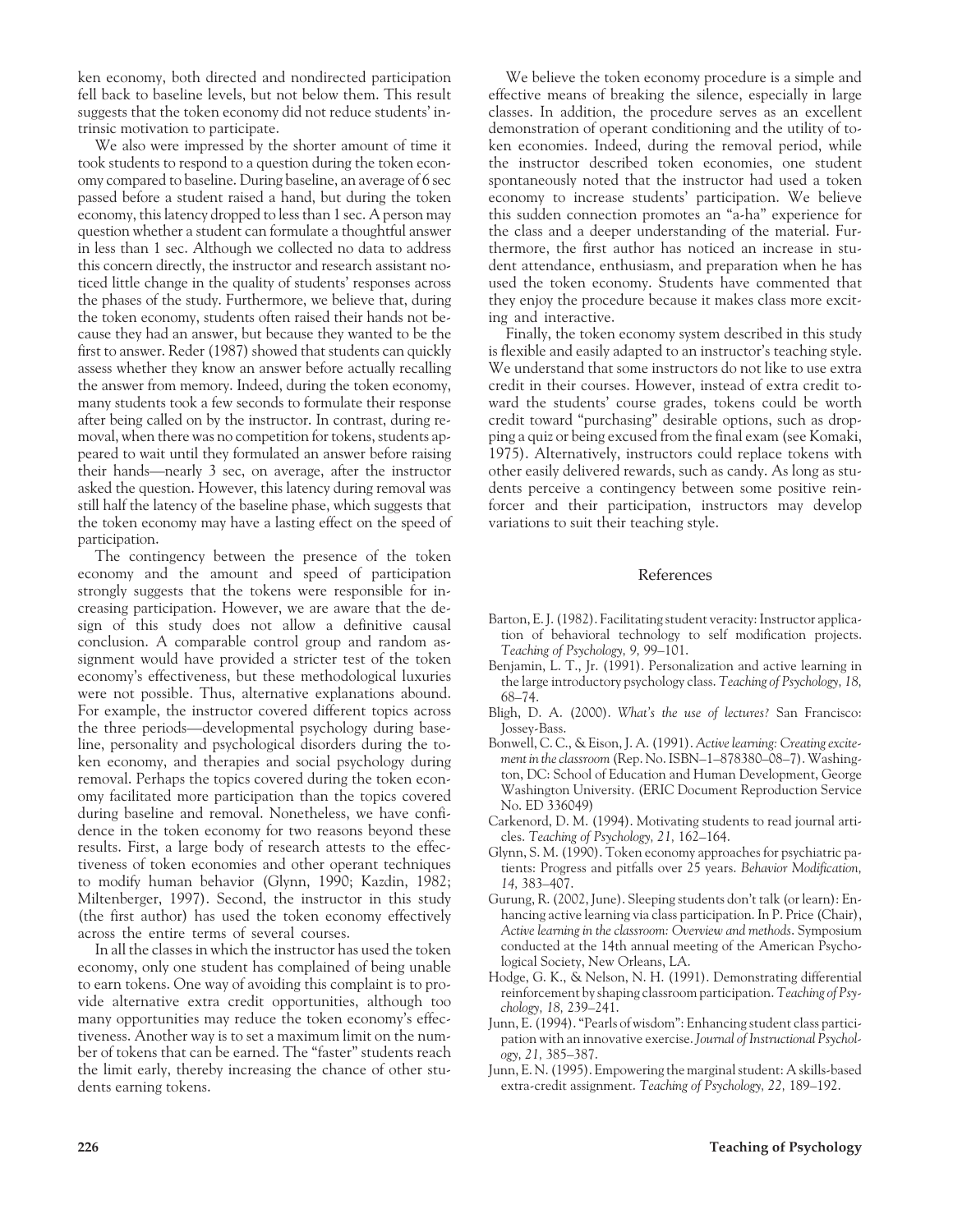- Kazdin, A. E. (1982). The token economy: A decade later. *Journal of Applied Behavior Analysis, 15,* 431–445.
- Kendall, B. (1994). Moment of silence. In E. Bender, M. Dunn, B. Kendall, C. Larson, & P. Wilkes (Eds.), *Quick hits: Successful strategies by award winning teachers* (p. 18). Bloomington: Indiana University Press.
- Komaki, J. (1975). Neglected reinforcers in the college classroom. *Journal of Higher Education, 46,* 63–74.
- Lloyd, M. E., & Zylla, T. M. (1981). Self-pacing: Helping students establish and fulfill individualized plans for pacing unit tests. *Teaching of Psychology, 8,* 100–103.
- McKeachie, W. J. (2002). *McKeachie's teaching tips: Strategies, research, and theory for college and university teachers* (11th ed.). Boston: Houghton Mifflin.
- Miltenberger, R. G. (1997). *Behavior modification: Principles and procedures*. Pacific Grove, CA: Brooks/Cole.
- Nation, J. R., & Bourgeois, A. E. (1978). PASS, an alternative method of teaching introductory psychology. *Research in Higher Education, 8,* 273–282.
- Oley, N. (1992). Extra credit and peer tutoring: Impact on the quality of writing in introductory psychology in an open admissions college. *Teaching of Psychology, 19,* 78–81.
- Powers, R. B., Edwards, K. A., & Hoehle, W. F. (1973). Bonus points in a self-paced course facilitates exam-taking. *Psychological Record, 23,* 533–538.
- Reder, L. M. (1987). Strategy selection in question answering. *Cognitive Psychology, 19,* 90–138.

#### Notes

- 1. We thank Bill Lammers and Timothy Johnston for their helpful comments on an earlier draft of this article.
- 2. Send correspondence to Kurt A. Boniecki, University of Central Arkansas, Department of Psychology and Counseling, 201 Donaghey Avenue, UCA Box 4915, Conway, AR 72035; e-mail: kurtb@mail.uca.edu.

tures as learning devices.